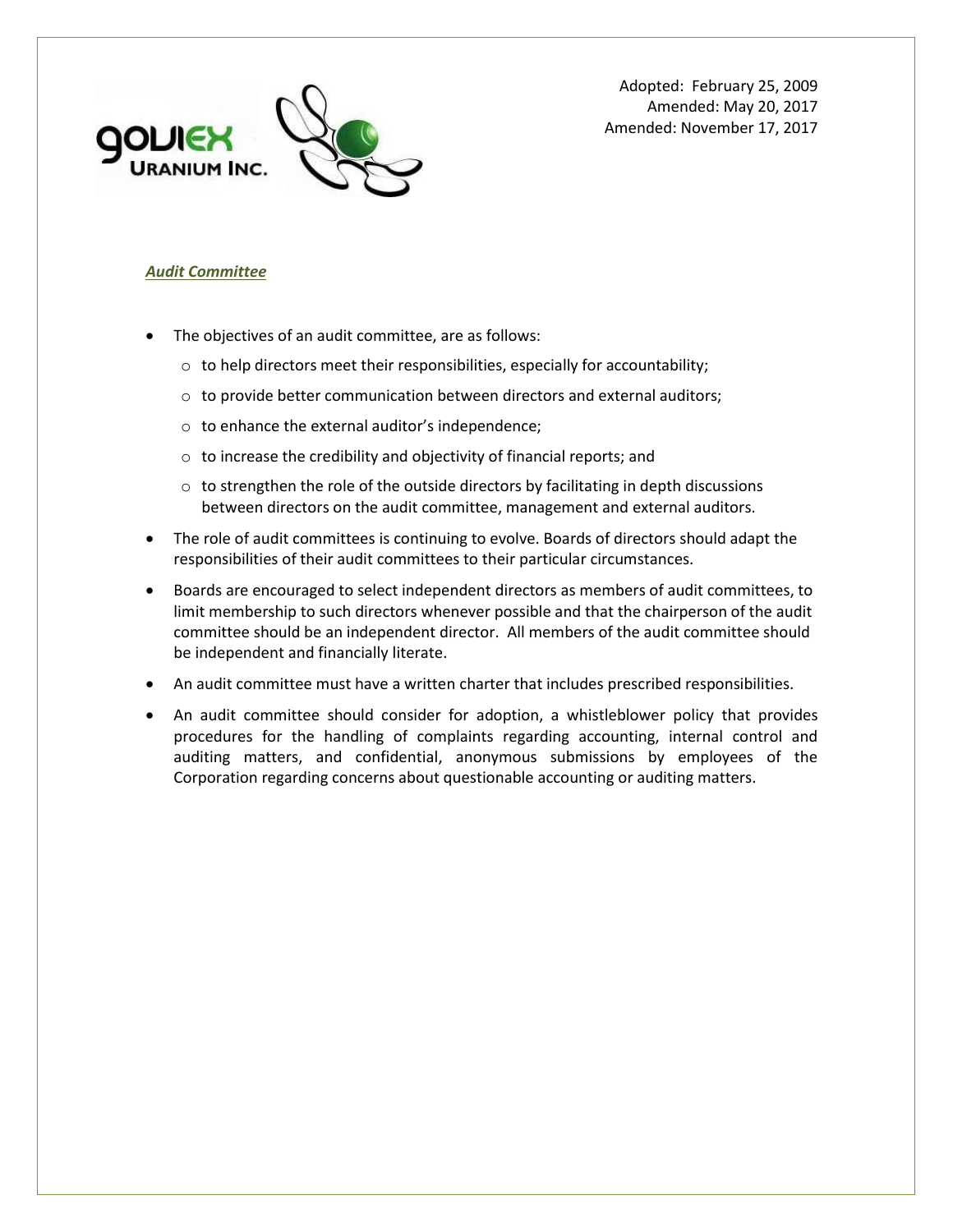

# **GOVIEX URANIUM INC. AUDIT COMMITTEE CHARTER**

### **I. Purpose**

The primary objective of the Audit Committee (the "Committee") of GoviEx Uranium Inc. (the "Company") is to act as a liaison between the Board and the Company's independent auditors (the "Auditors") and to assist the Board in fulfilling its oversight responsibilities with respect to (a) the financial statements and other financial information provided by the Company to its shareholders, the public and others, (b) the Company's compliance with legal and regulatory requirements, (c) the qualification, independence and performance of the Auditors and (d) the Company's risk management and internal financial and accounting controls, and management information systems.

Although the Committee has the powers and responsibilities set forth in this Charter, the role of the Committee is oversight. The members of the Committee are not full-time employees of the Company and may or may not be accountants or auditors by profession or experts in the fields of accounting or auditing and, in any event, do not serve in such capacity. Consequently, it is not the duty of the Committee to conduct audits or to determine that the Company's financial statements and disclosures are complete and accurate and are in accordance with generally accepted accounting principles and applicable rules and regulations. These are the responsibilities of management and the Auditors.

The responsibilities of a member of the Committee are in addition to such member's duties as a member of the Board.

#### **II. Organization**

The Committee shall consist of three or more directors of the Company and shall satisfy the laws governing the Company and the independence, financial literacy, expertise and experience requirements under applicable securities law, stock exchange and any other regulatory requirements applicable to the Company.

The members of the Committee and the Chair of the Committee shall be appointed by the Board. A majority of the members of the Committee shall constitute a quorum. A majority of the members of the Committee shall be empowered to act on behalf of the Committee. Matters decided by the Committee shall be decided by majority votes. The chair of the Committee shall have an ordinary vote.

Any member of the Committee may be removed or replaced at any time by the Board and shall cease to be a member of the Committee as soon as such member ceases to be a director.

The Committee may form and delegate authority to subcommittees when appropriate.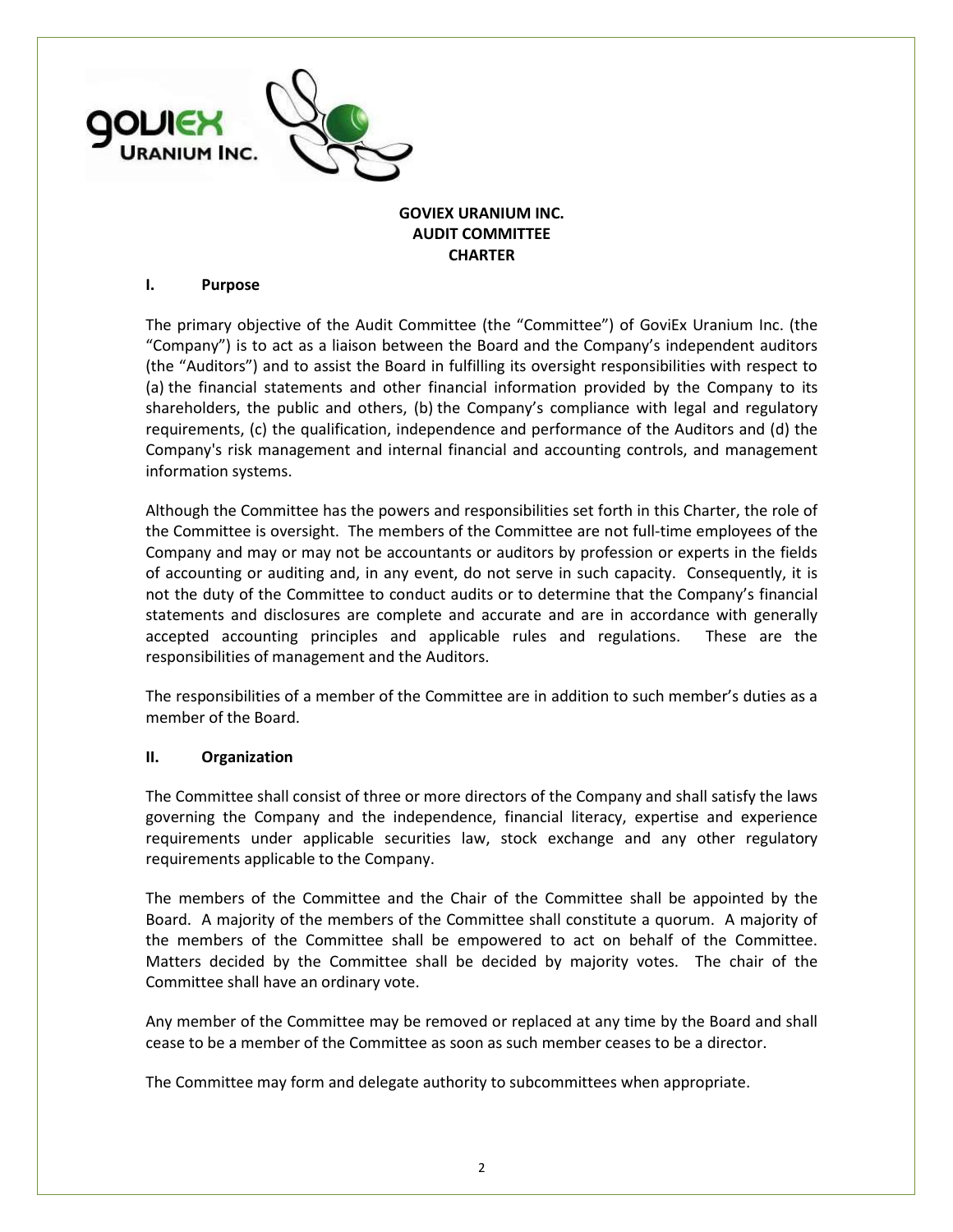## **III. Meetings**

The Committee shall meet as frequently as circumstances require, but not less frequently than four times per year. The Committee shall meet at least quarterly with management, the Company's financial and accounting officer(s) and, as may be required, the Auditors in separate executive sessions to discuss any matters that the Committee or each of these groups believe should be discussed privately.

The Chair of the Committee shall be an independent chair who is not Chair of the Board. In the absence of the appointed Chair of the Committee at any meeting, the members shall elect a chair from those in attendance at the meeting. The Chair, in consultation with the other members of the Committee, shall set the frequency and length of each meeting and the agenda of items to be addressed at each upcoming meeting.

The Committee will appoint a Secretary who will keep minutes of all meetings. The Secretary may be the Company's Corporate Secretary or another person who does not need to be a member of the Committee. The Secretary for the Committee can be changed by simple notice from the Chair.

The Chair shall ensure that the agenda for each upcoming meeting of the Committee is circulated to each member of the Committee as well as the other directors in advance of the meeting.

The Committee may invite, from time to time, such persons as it may see fit to attend its meetings and to take part in discussion and consideration of the affairs of the Committee. The Company's accounting and financial officer(s) and the Auditors shall attend any meeting when requested to do so by the Chair of the Committee.

# **IV. Authority and Responsibilities**

The Board, after consideration of the recommendation of the Committee, shall nominate the Auditors for appointment by the shareholders of the Company in accordance with applicable law. The Auditors report directly to the Audit Committee. The Auditors are ultimately accountable to the Committee and the Board as representatives of the shareholders.

The Committee shall have the following responsibilities:

# **(a) Auditors**

1. Recommend to the Board the independent auditors to be nominated for appointment as Auditors of the Company at the Company's annual meeting; approve the remuneration to be paid to the Auditors for services performed; approve all auditing services to be provided by the Auditors; be responsible for the oversight of the work of the Auditors, including the resolution of disagreements between management and the Auditors regarding financial reporting; and recommend to the Board and the shareholders the termination of the appointment of the Auditors, if and when advisable.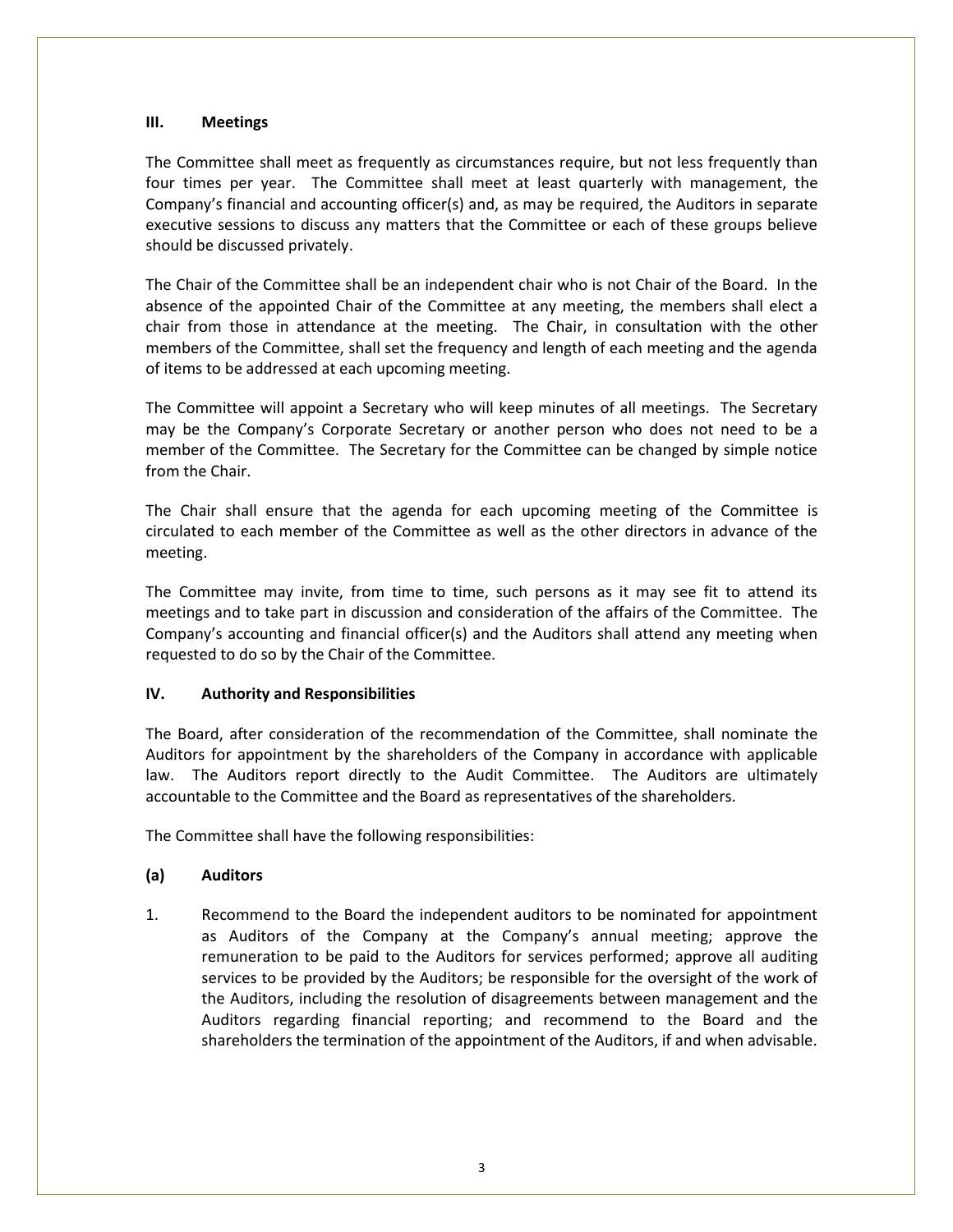- 2. When there is to be a change of the Auditor, review all issues related to the change, including any notices required under applicable securities law, stock exchange or other regulatory requirements, and the planned steps for an orderly transition.
- 3. Review the Auditor's audit plan and discuss the Auditor's scope, staffing, materiality, and general audit approach.
- 4. Review on an annual basis the performance of the Auditors, including the lead audit partner.
- 5. Take reasonable steps to confirm the independence of the Auditors, which include:

(a) Ensuring receipt from the Auditors of a formal written statement in accordance with applicable regulatory requirementsdelineating all relationships between the Auditors and the Company;

(b) Considering and discussing with the Auditors any disclosed relationships or services, including non-audit services, that may impact the objectivity and independence of the Auditors;

(c) Approving in advance any non-audit related services provided by the Auditor to the Company, and the fees for such services, with a view to ensure independence of the Auditor, and in accordance with applicable regulatory standards, including applicable stock exchange requirements with respect to approval of non-audit related services performed by the Auditors; and

(d) As necessary, taking or recommending that the Board take appropriate action to oversee the independence of the Auditors.

- 6. Review and approve any disclosures required to be included in periodic reports under applicable securities law, stock exchange and other regulatory requirements with respect to non-audit services provided by the Auditors.
- 7. Confirm with the Auditors and receive written confirmation at least once per year (i) indicating that the Auditors are a member in good standing with a public accountability board (PAB) and comparable bodies to the extent required and disclosing any sanctions or restrictions imposed by the PAB and such other comparable bodies; and (ii) responding to any other reasonable request of the Audit Committee for confirmation as to their qualifications to act as the Company's Auditors.
- 8. Consider the tenure of the lead audit partner on the engagement in light of applicable securities law, stock exchange or applicable regulatory requirements.
- 9. Review all reports required to be submitted by the Auditors to the Committee under applicable securities laws, stock exchange or other regulatory requirements.
- 10. Receive all recommendations and explanations which the Auditors place before the Committee.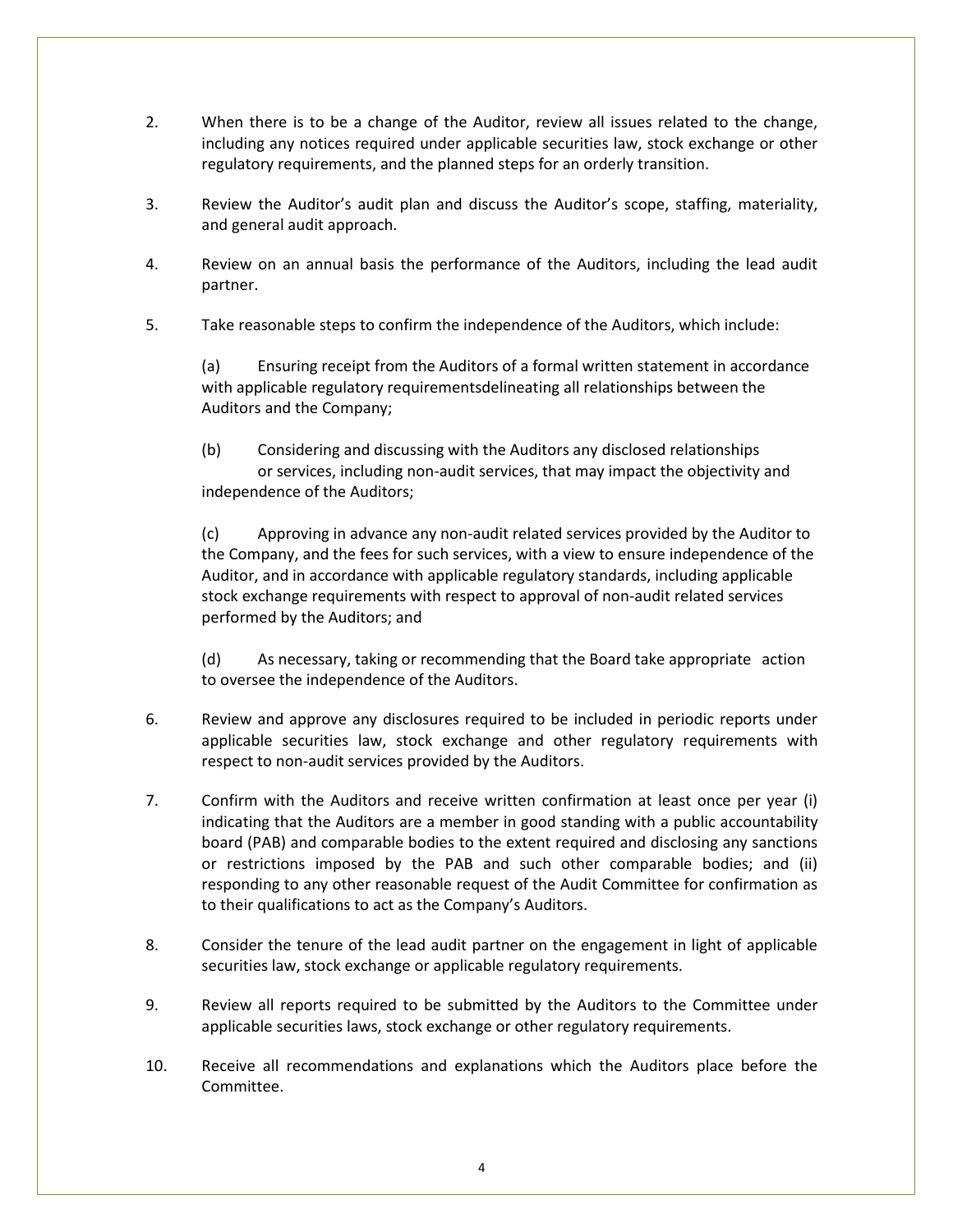## **(b) Financial Statements and Financial Information**

- 11. Review and discuss with management, the financial and accounting officer(s) and the Auditors, the Company's annual audited financial statements, including disclosures made in management's discussion and analysis, prior to filing or distribution of such statements and recommend to the Board, if appropriate, that the Company's audited financial statements be included in the Company's annual reports distributed and filed under applicable laws and regulatory requirements.
- 12. Review and discuss with management, the financial and accounting officer(s) and the Auditors, the Company's interim financial statements, including management's discussion and analysis, and the Auditor's review of interim financial statements, prior to filing or distribution of such statements.
- 13. Review any earnings press releases of the Company before the Company publicly discloses this information.
- 14. Be satisfied that adequate procedures are in place for the review of the Company's disclosure of financial information and extracted or derived from the Company's financial statements and periodically assess the adequacy of these procedures.
- 15. Discuss with the Auditor the matters required to be discussed by applicable auditing standards requirements relating to the conduct of the audit including:
	- (a) the adoption of, or changes to, the Company's significant auditing and accounting principles and practices;
	- (b) the management letter provided by the Auditor and the Company's response to that letter; and
	- (c) any difficulties encountered in the course of the audit work, including any restrictions on the scope of activities or access to requested information, or personnel and any significant disagreements with management.
- 16. Discuss with management and the Auditors major issues regarding accounting principles used in the preparation of the Company's financial statements, including any significant changes in the Company's selection or application of accounting principles. Review and discuss analyses prepared by management and/or the Auditors setting forth significant financial reporting issues and judgments made in connection with the preparation of the financial statements, including analyses of the effects of alternative approaches under generally accepted accounting principles.
- 17. Review any report under applicable securities law, stock exchange or other regulatory requirements, including any reports required to be included in statutory filings, including in the Company's annual proxy statement.

#### **(c) Ongoing Reviews and Discussions with Management and Others**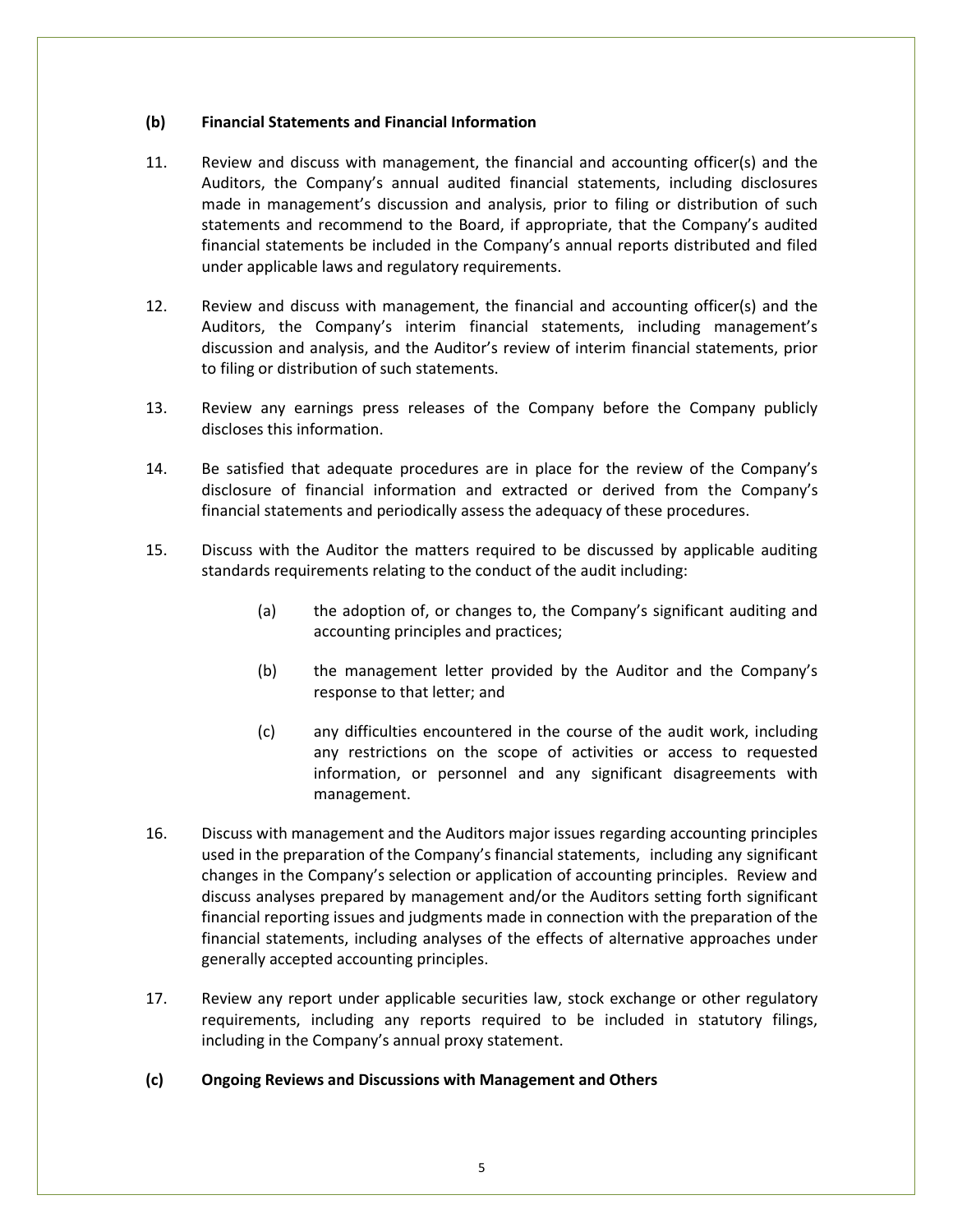- 18. Obtain and review an annual report from management relating to the accounting principles used in the preparation of the Company's financial statements, including those policies for which management is required to exercise discretion or judgments regarding the implementation thereof.
- 19. Periodically review separately with each of management, the financial and accounting officer(s) and the Auditors; (a) any significant disagreement between management and the Auditors in connection with the preparation of the financial statements, (b) any difficulties encountered during the course of the audit, including any restrictions on the scope of work or access to required information and (c) management's response to each.
- 20. Periodically discuss with the Auditors, without management being present, (a) their judgments about the quality and appropriateness of the Company's accounting principles and financial disclosure practices as applied in its financial reporting and (b) the completeness and accuracy of the Company's financial statements.
- 21. Consider and approve, if appropriate, significant changes to the Company's accounting principles and financial disclosure practices as suggested by the Auditors or management and the resulting financial statement impact. Review with the Auditors or management the extent to which any changes or improvements in accounting or financial practices, as approved by the Committee, have been implemented.
- 22. Review and discuss with management, the Auditors and the Company's independent counsel, as appropriate, any legal, regulatory or compliance matters that could have a significant impact on the Company's financial statements, including applicable changes in accounting standards or rules, or compliance with applicable laws and regulations, inquiries received from regulators or government agencies and any pending material litigation.
- 23. Enquire of the Company's financial and accounting officer(s) and the Auditors on any matters which should be brought to the attention of the Committee concerning accounting, financial and operating practices and controls and accounting practices of the Company.
- 24. Review the principal control risks to the business of the Company, its subsidiaries and joint ventures; and verify that effective control systems are in place to manage and mitigate these risks.
- 25. Review and discuss with management any earnings press releases, including the use of "pro forma" or "adjusted" non-GAAP information, as well as any financial information and earnings guidance provided to analysts and rating agencies. Such discussions may be done generally (i.e. discussion of the types of information to be disclosed and the types of presentations made).
- 26. Review and discuss with management any material off-balance sheet transactions, arrangements, obligations (including contingent obligations) and other relationships of the Company with unconsolidated entities or other persons, that may have a material current or future effect on financial condition, changes in financial condition, results of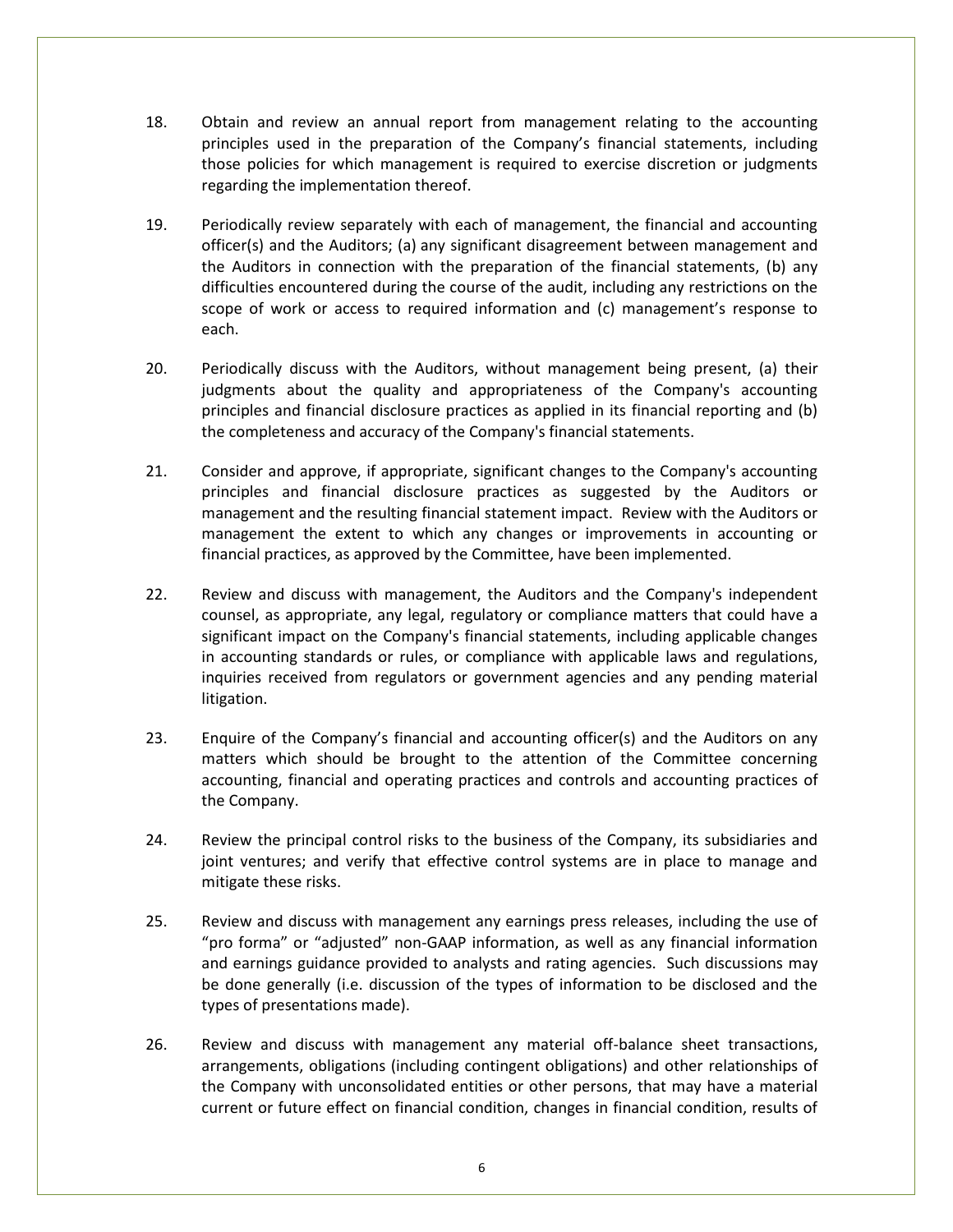operations, liquidity, capital resources, capital reserves or significant components of revenues or expenses. Obtain explanations from management of all significant variances between comparative reporting periods.

27. Review and discuss with management the Company's major risk exposures and the steps management has taken to monitor, control and manage such exposures, including the Company's risk assessment and risk management guidelines and policies.

### **(d) Risk Management and Internal Controls**

- 28. Review, based upon the recommendation of the Auditors and management, the scope and plan of the work to be done by the Company's financial and accounting group and the responsibilities, budget and staffing needs of such group.
- 29. Ensure that management has designed and implemented effective systems of risk management and internal controls and, at least annually, review and assess the effectiveness of such systems.
- 30. Approve and recommend to the Board for adoption policies and procedures on risk oversight and management to establish an effective system for identifying, assessing, monitoring and managing risk.
- 31. In consultation with the Auditors and management, review the adequacy of the Company's internal control structure and procedures designed to insure compliance with laws and regulations, and discuss the responsibilities, budget and staffing needs of the Company's financial and accounting group.
- 32. Establish procedures for (a) the receipt, retention and treatment of complaints received by the Company regarding accounting, internal accounting controls or auditing matters and (b) the confidential, anonymous submission by employees of the Company of concerns regarding questionable accounting or auditing matters.
- 33. Review the internal control reports prepared by management, including management's assessment of the effectiveness of the Company's internal control structure and procedures for financial reporting and (ii) the Auditors' attestation, and report, on the assessment made by management.
- 34. Review the appointment of the chief financial officer and any key financial executives involved in the financial reporting process and recommend to the Board any changes in such appointment.

#### **(e) Other Responsibilities**

- 35. Create an agenda for the ensuing year and confirm a timetable for the Audit Committee for the ensuing year.
- 36. Review and approve related-party transactions if required under applicable securities law, stock exchange or other regulatory requirements.